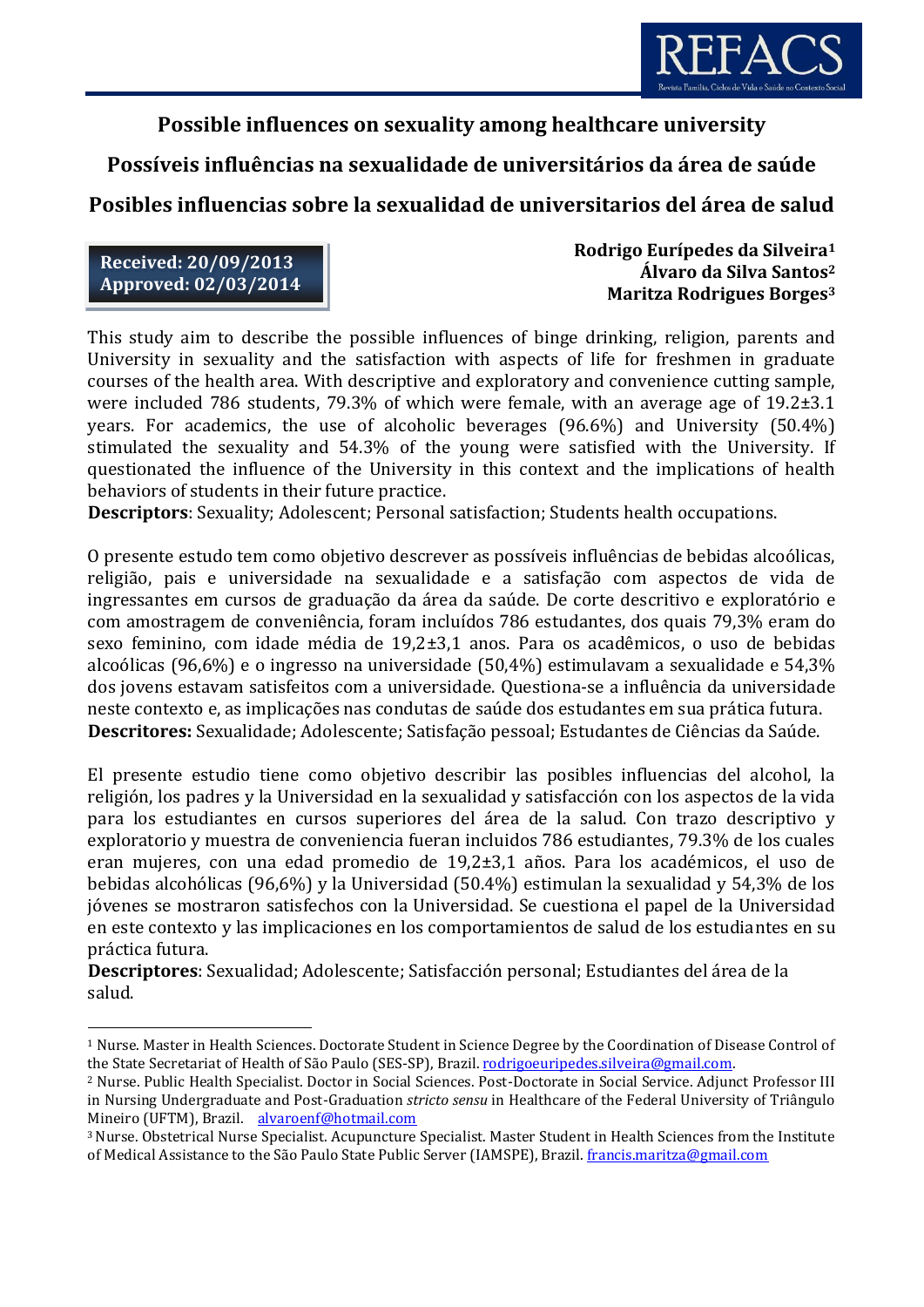### **INTRODUCTION**

exuality, conceived as a central aspect and inherent in human nature exuality, conceived as a central aspect<br>and inherent in human nature<br>comprises a number of factors such as sex, gender identity, gender, intimacy and reproduction. Such aspects gain greater relevance and intensity in the period of adolescence, when the young people experiences a series of social interactions, in addition to the search for their autonomy and the assertion of their gender identity and their functions, eroticism, pleasure, intimacy and reproduction $1,2$ .

For many times, the adolescent has the opportunity to ingress in the University, especially in Brazil, where the higher course is the natural way of education, especially in the culture of the middle and upper classes, in addition to being a privileged path to social ascension and professional achievement3.

In this context, happens the "fusion" of the academic living with the most effusive features of the adolescence, converging in situations and behaviors that provide risks and vulnerabilities to these young people, the example of tobacco smoking, the excessive alcohol consumption, the risky sexual conduct, the use of illicit drugs and other4.

The Sexually Transmitted Diseases (STDs), in turn , in Latin America, victimize about 1.4 million people infected by the Human Immunodeficiency Virus (HIV), and half of this number are brazilians<sup>5,6</sup>.

Among the hypotheses, the consumption of alcohol in adolescence<sup>1</sup> is considered as a predisposing factor to risky sexual behavior, especially in the various opportunities of social events and justified by the University entrance, plus factors such as distance from parents/guardians, the experience of living alone or in republics/pensions with a group of friends, among others<sup>4</sup>.

Some investigations have addressed relevant aspects about the subject, especially concerning the perception of personal risk and preventive behavior, whose results show high knowledge about the risks inherent in unprotected sexual conduct despite the non-reduction of these practices7,8. Although healthcare students maintain broad access to information in the University and they use it in customer approach through guidelines, diagnoses and treatments, studies have shown that their level of knowledge about STDs/AIDS do not reduce their own risk sexual activities<sup>5,8,9</sup>, by maybe consider themselves invulnerable to acquire such diseases.

This research aims to understand which are the possible influences of factors such as religion, entering in the University and drinking alcohol consumption, would influenced on satisfaction and sexual behavior of University students of the health area.

### **METHOD**

This is a descriptive design study with crosssectional clipping and convenience sampling, in which were included students of the first periods of undergraduate courses in Biomedicine, Nursing, Physiotherapy, Nutrition, Medicine, Psychology and Occupational Therapy, who have matriculated in the years 2011 and 2012 at the Universidade Federal do Triângulo Mineiro (UFTM). The data collection occurred between March 2011 and November 2012.

A semi-structured questionnaire was used, tested and adjusted under test pilot in another higher education institution, with supervised application. This study was reviewed and approved by the Committee of Ethics in Research with Humans Beings of UFTM by Protocol No 2188/2011.

The variables of interest were: Influences in the sexuality related to religion, parents or guardians, university and ingestion of alcoholic beverages; Satisfaction with aspects of academic life, personal life and with their social interactions.

All information collected were stored in a database built on public domain software Excel v. 2007 (Microsoft Corporation, United States). From the results, descriptive analysis was made by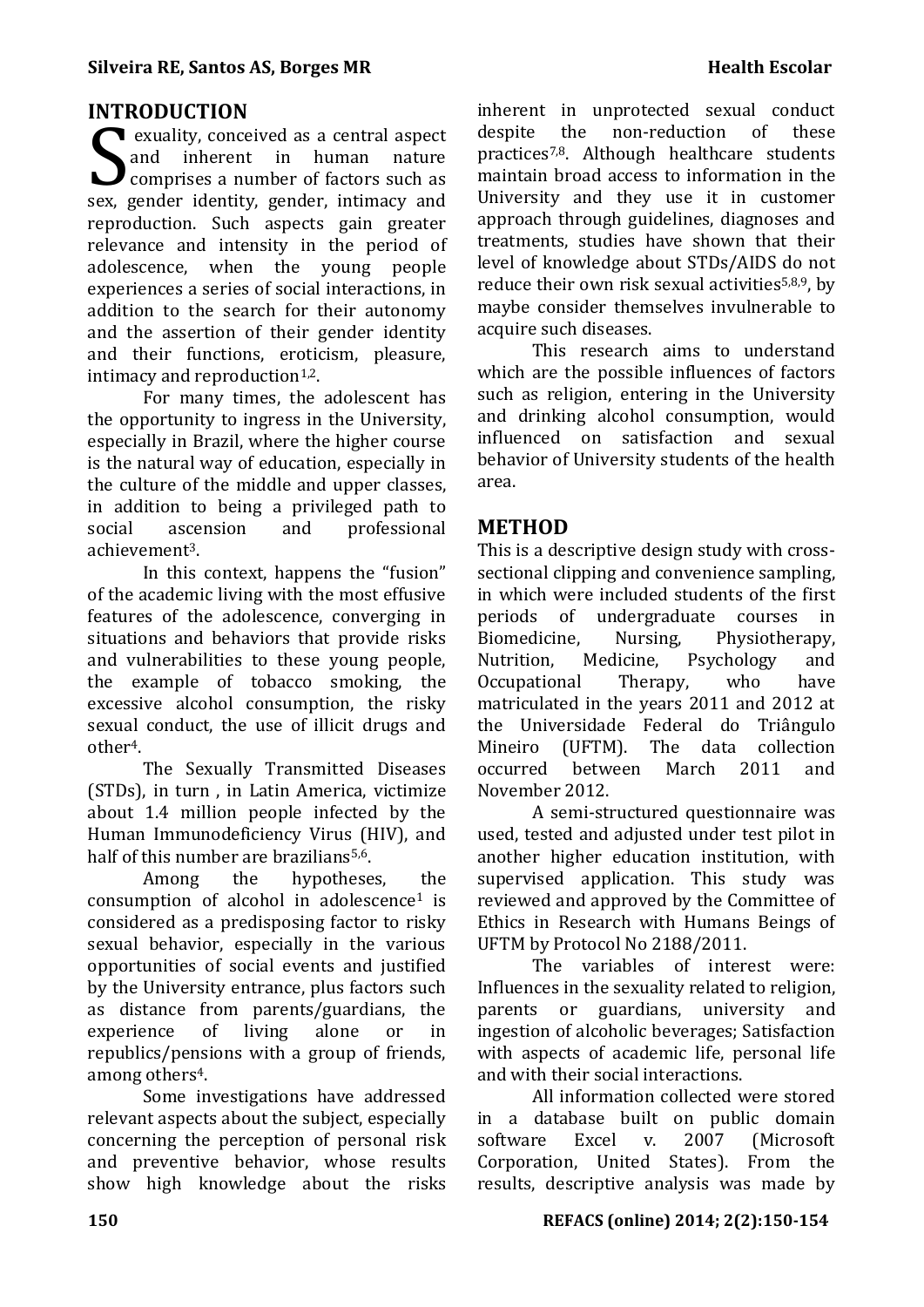absolute frequencies (n) and percentage (%) for categorical variables, and measures of centrality and dispersion for numeric variables.

## **RESULTS**

786 students were part of this study, of whom 623 (79.3%) were female, and 163  $(20.7%)$  male. The median age was  $19.2\pm3.1$ years, the majority declared to be white  $(64.6\%)$ , followed by dark  $(31.9\%)$  and black (3.4%).

Approximately 67% had no religion, and 46.6% were from the State of São Paulo, Brazil, while Minas Gerais, Brazil, answered by 41.5% of the students. 61.5% have family income above three to five minimum wages (41.7%), established at the time of the search in R \$ 622,00. Most of adolescents, both female (57.9%; 361) and male (50.9%; 83) lives with friends and about 70.0% of women and 60.7% of men lives in pensions or republics.

In table 1, present the measured data of the perceptions of young people regarding the influence of some variables in their sexuality. For a large proportion of young people (34.3% of women and 53.4% of men) religion has repressive effect.

The other variables present effects of stimulus in the sexuality of studied young people (34.7% in the case of parents, 50.3% University and 96.6% alcoholic beverage consumption), with proportional fluctuations and unequal distribution between the studied sexes.

 **Table 1** – UFTM academics as influences on sexuality. Uberaba, 2012.

|                                         |              | Female      |      |                | <b>Male</b> |     | <b>Total</b> |  |
|-----------------------------------------|--------------|-------------|------|----------------|-------------|-----|--------------|--|
| <b>Possible Influences on Sexuality</b> |              | $\mathbf n$ | $\%$ | $\mathbf n$    | $\%$        | n   | $\%$         |  |
| Religion                                | Repress      | 214         | 34,3 | 87             | 53,4        | 301 | 38,3         |  |
|                                         | None         | 220         | 35,3 | 36             | 22,1        | 256 | 32,6         |  |
|                                         | Stimulates   | 126         | 20,2 | 21             | 12,9        | 147 | 18,7         |  |
|                                         | Guide        | 63          | 10,1 | 19             | 11,7        | 82  | 10,4         |  |
| Parents/guardians                       | Stimulates   | 225         | 36,1 | 48             | 29,4        | 273 | 34,7         |  |
|                                         | Guide        | 157         | 25,2 | 52             | 31,9        | 209 | 26,6         |  |
|                                         | Repress      | 157         | 25,2 | 26             | 16,0        | 183 | 23,3         |  |
|                                         | None         | 84          | 13,5 | 37             | 22,7        | 121 | 15,4         |  |
| University                              | Stimulates   | 318         | 51,0 | 77             | 47,2        | 395 | 50,3         |  |
|                                         | Guide        | 220         | 35,3 | 42             | 25,8        | 262 | 33,3         |  |
|                                         | None         | 75          | 12,0 | 29             | 17,8        | 104 | 13,2         |  |
|                                         | Repress      | 10          | 1,6  | 15             | 9,2         | 25  | 3,2          |  |
| Intake of alcoholic beverage            | Stimulates   | 605         | 97,1 | 154            | 94,5        | 759 | 96,6         |  |
|                                         | None         | 9           | 1,4  | 6              | 3,7         | 15  | 1,9          |  |
|                                         | Guides       | 6           | 1,0  | $\overline{2}$ | 1,2         | 8   | 1,0          |  |
|                                         | Repress      | 3           | 0,5  | $\mathbf{1}$   | 0,6         | 4   | 0,5          |  |
|                                         | <b>Total</b> | 623         | 79,3 | 163            | 20,7        | 786 | 100,0        |  |

In table 2 the results are presented about the academic satisfaction with the University, with personal life and their social interactions. Most young people (54.3%), especially the male (71.8%) say they are satisfied with the University. In relation to aspects of personal life, 58.1% of women and

89.0% of men were dissatisfied or have ambiguous responses; even more pronounced in the parameters of social interaction, where around a quarter of adolescents (26.0%) considered themselves happy.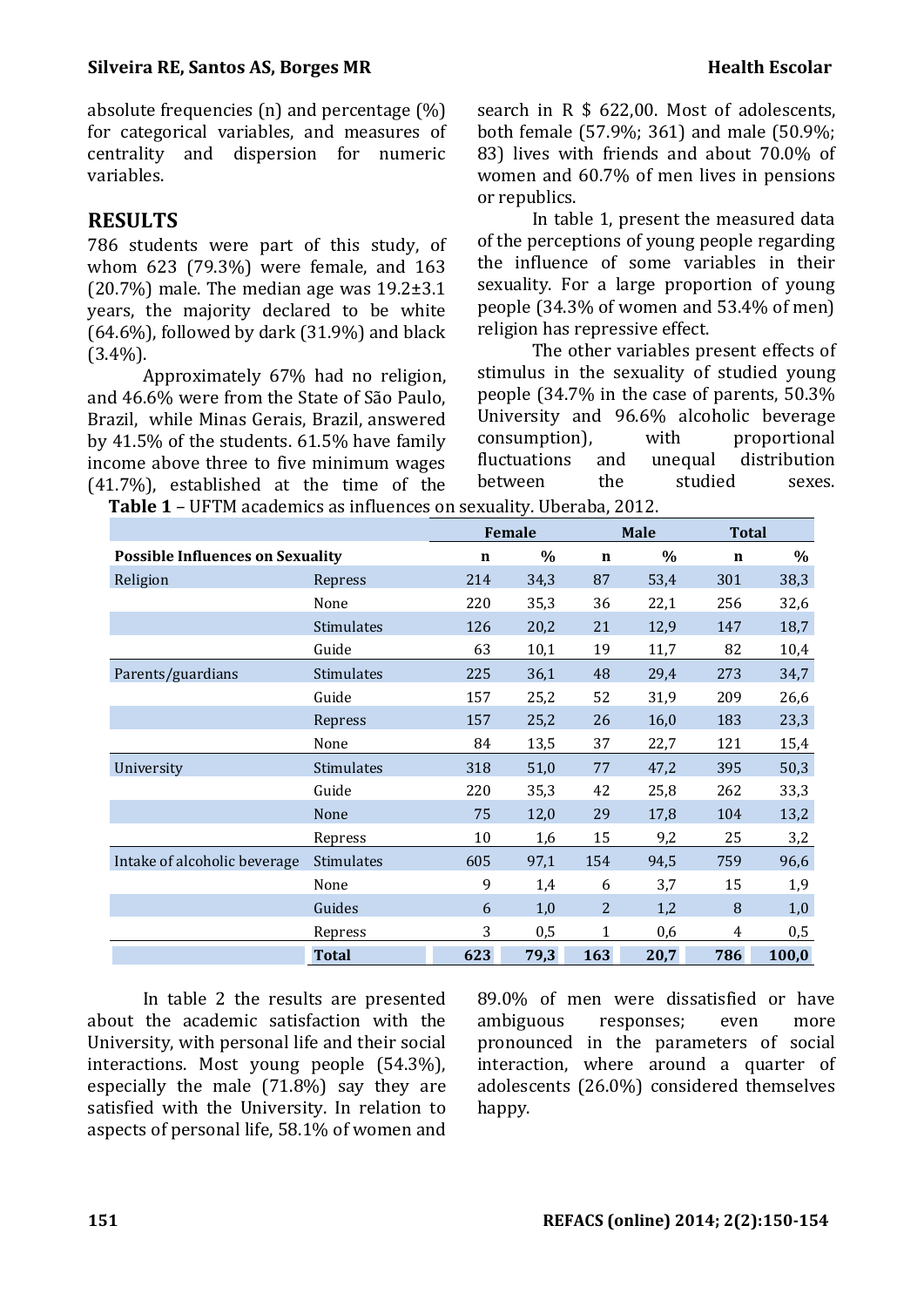|                                     |                     | <b>Female</b> |      | Male        |      | <b>Total</b> |       |
|-------------------------------------|---------------------|---------------|------|-------------|------|--------------|-------|
| <b>Satisfaction Aspects of Life</b> |                     | $\mathbf n$   | $\%$ | $\mathbf n$ | $\%$ | $\mathbf n$  | %     |
| Academic Life                       | Satisfied           | 310           | 49,8 | 117         | 71,8 | 427          | 54,3  |
|                                     | Indifferent         | 220           | 35,3 | 40          | 24,5 | 260          | 33,1  |
|                                     | Dissatisfied        | 93            | 14,9 | 6           | 3,7  | 99           | 12,6  |
| Personal Life                       | Indifferent         | 276           | 44,3 | 88          | 54,0 | 364          | 46,3  |
|                                     | Satisfied           | 261           | 41,9 | 18          | 11,0 | 279          | 35,5  |
|                                     | Dissatisfied        | 86            | 13,8 | 57          | 35,0 | 143          | 18,2  |
| Social Interactions                 | Indifferent         | 255           | 41,1 | 73          | 44,8 | 328          | 41,8  |
|                                     | <b>Dissatisfied</b> | 207           | 33,3 | 45          | 27,6 | 252          | 32,1  |
|                                     | Satisfied           | 161           | 25,6 | 45          | 27,6 | 204          | 26,0  |
|                                     | <b>Total</b>        | 623           | 79.3 | 163         | 20.7 | 786          | 100.0 |

 **Table 2 –** Academics UFTM regarding satisfaction with aspects of life. Uberaba, 2012.

## **DISCUSSION**

The studied population includes only the students in the first semester of University courses of health, which constitutes a population still little studied and which presents peculiar characteristics in connection with emotional, psychological, and other life experience.

Understanding the moment of ingress into the University as an important event in the life of the young, is considered the hypothesis that they are open to new experiences, influenced by various changes in their routine, as the experience of living away from parents and/or with friends and colleagues at the University, the wide availability of nocturnal events and parties involving the consumption of alcoholic beverages, and other situations in which they might be more susceptible to express their sexuality. Of the surveyed 67.6% considered their favorite leisure activity, to be present at parties or dances.

In a study that investigated the profile of students entering the field of health in a public University of Minas Gerais, Brazil, pointed out that among the 124 participants, the majority belonged to the female (89.0%), with 18 years (34.0%), white (81.5%), from São Paulo (50.8%), with family incomes of up to four wages (19.4%). In relation to the health profile, 35.5% did not practice physical activity, 2.4% were smokers, 31.5% consumed alcoholic beverage and 45.2% had active sex life4.

With regard to possible influences from aspects of adolescent life for expressions of their sexuality, the highest proportions found were: influence of stimulus through the use of alcoholic beverages (96.6%), entering into University (50.3%) and parents or guardians (34.7%); in addition to repression on the part of religion (38.3%).

It should be noted that although not being object of this study to investigate what the religious belief of the individuals, the variable for the own religion and what their slope can be related to sexuality. For this line, study performed with 395 Mexican University students, identified a greater relationship with the maintenance of virginity and later sexual initiation with religious influence, particularly among Catholics10.

Study that included adolescents of 27 Brazilian capitals found positive association (p>0.001) among adolescents who have sex without using a condom and consumption of alcohol and illicit drugs, whose proportions were 32.0% and 43.0% higher respectively, to consider the use in the last 30 days prior to the research<sup>11</sup>. Even in this respect, a study that examined the frequency of alcohol use during adolescence as predictor of sexual risk behavior for HIV in adulthood, found probability of 1.78 times higher chance (IC95%,  $1.05-3.02$ ) of risk for those who consume alcohol frequently, being this an important marker for the development of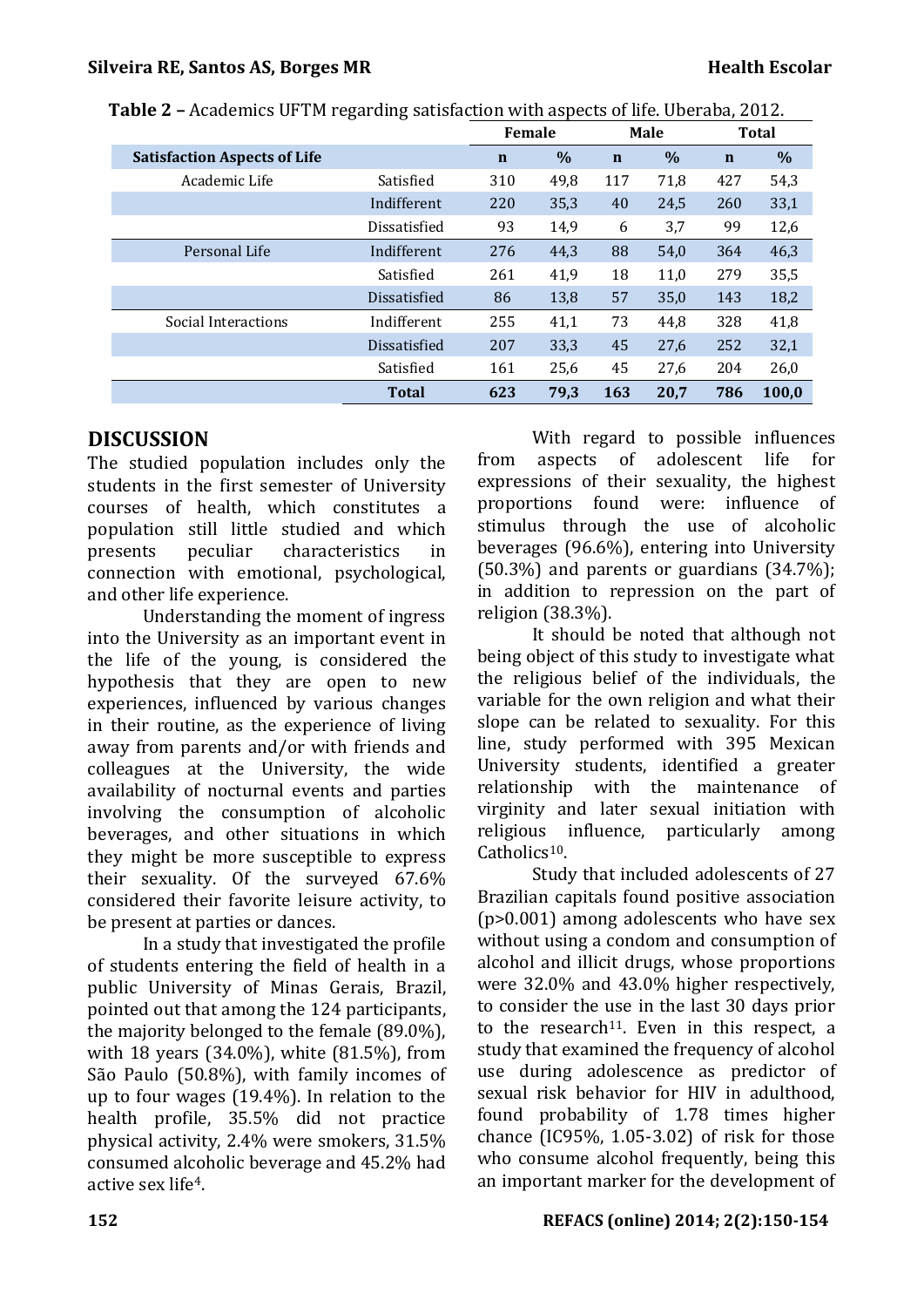programs aimed at preventing sexual behavior of risck12.

The freshmen at the University are inserted in adverse contexts and situations of crises that require adaptation processes, and may trigger the onset of depression, alcoholism, social evasion, truancy, difficulties in learning, in personal relationships and social isolation<sup>13,14</sup>. Such a condition can generate difficulties in social interaction and coexistence of the respondents of this survey, since only 26.0% of students were satisfied with their relationships and 35.5% with the parameters used to assess their personal life.

Of the surveyed, 54.3% responded to be satisfied with the University. It is reflected that the personal identification with the chosen course, especially in the initial periods of graduation, is considered an important source of satisfaction, Considering that the commitment to a choice in vocational terms terminates a more optimistic assessment of the possibilities, establishes any difficulties for obtaining results and promotes a greater psychological well-being, even in other parameters of the personal life15.

Study that included a population of University students in different levels of education identified good levels of life satisfaction, with course and profession, and students in the early stages of formation present greater commitment, but smaller vocational exploration than the other students3.

Study performed with academics of a University of Espírito Santo, Brazil, identified indices of satisfaction with the course of 89.4%, associated with the fact that they passed the last semester (89.6%). Moreover, in the same study, it was found some factors that influenced the consumption of psychoactive substances (licit and illicit), finding positive associations with access to locals unrelated to the University and to the option of skipping school to sleep or rest $16$ . Such facts denotes that the role of the University does not provide just the inside prospect, but should stick to the issues inherent to the different aspects of the life of the students.

Then, it is questioned the influence of the University in this context, as much as the implications of health behaviors of students in their future practice. Factors such as perceptions of invulnerability and influences on risk behaviors practiced by these young people – such as the indiscriminate consumption of alcoholic beverages in commemorative occasions in the University context – reflect the need for an extensive work on formation of future professionals in the field of health.

### **CONCLUSION**

The findings of this research suggest a profile of students predominantly female, with an average age of 19.2 $\pm$ 3.1 years, whites, without religion, from the State of São Paulo, followed by Minas Gerais, Brazil, with family income between three and five minimum wages.

Most young people lived with friends in pensions or republics and had as a favorite leisure activity the act of going to parties or dances at night. Most young people were satisfied with the University and little satisfied with their social interactions and believed that the fact of being in the university and consuming alcoholic beverages may affect their sexuality.

The data, although reflecting characteristics of a single institution of higher education, draw attention to elementary issues that may signify flaws in the initial processes of education of health care professionals. It is recommended, therefore, that health education initiatives are directed to adolescents who enter universities, healthcare in particular, preparing these future professionals both for a healthier life, highlighting not only biological aspects, but also psychosocial and behavioral.

The vulnerability of these young people should be emphasized, not only in the individual aspect, but also in the social and programmatic, contributing to the formation